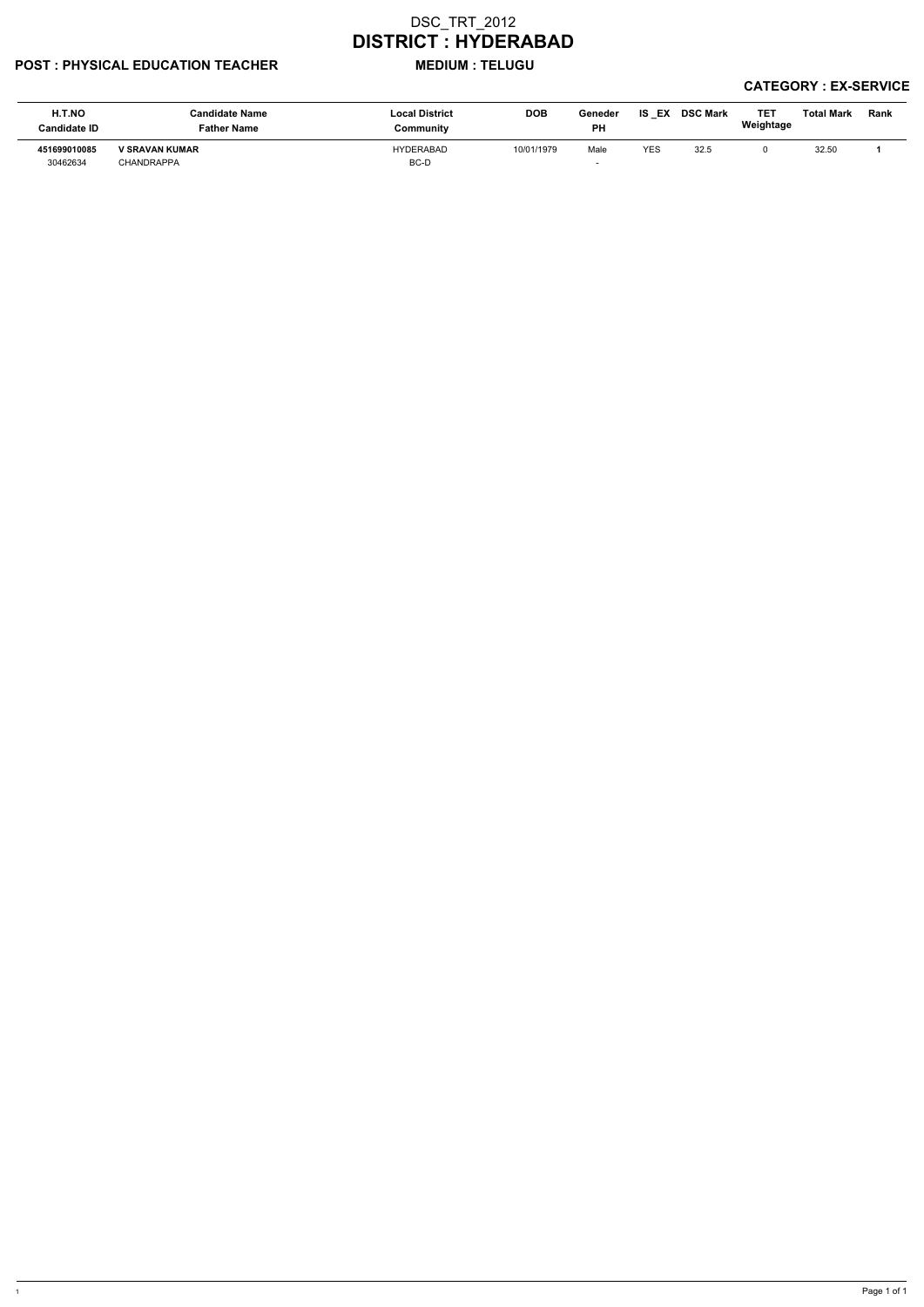## POST : SCHOOL ASSISTANT (LANGUAGE) And the state of the state of the state of the state of the state of the state of the state of the state of the state of the state of the state of the state of the state of the state of t

| H.T.NO<br>Candidate ID | Candidate Name<br>Father Name | <b>Local District</b><br>Community | <b>DOB</b> | Geneder<br><b>PH</b> | <b>IS EX</b> | <b>DSC Mark</b> | TET<br>Weightage | <b>Total Mark</b> | <b>Rank</b> |
|------------------------|-------------------------------|------------------------------------|------------|----------------------|--------------|-----------------|------------------|-------------------|-------------|
| 411612100224           | <b>SAFINA AHMED</b>           | KHAMMAM                            | 10/01/1977 | Female               | <b>YES</b>   | 36              | 10.67            | 46.67             |             |
| 30321861               | <b>SHAIK MASTHAN</b>          | BC-E                               |            |                      |              |                 |                  |                   |             |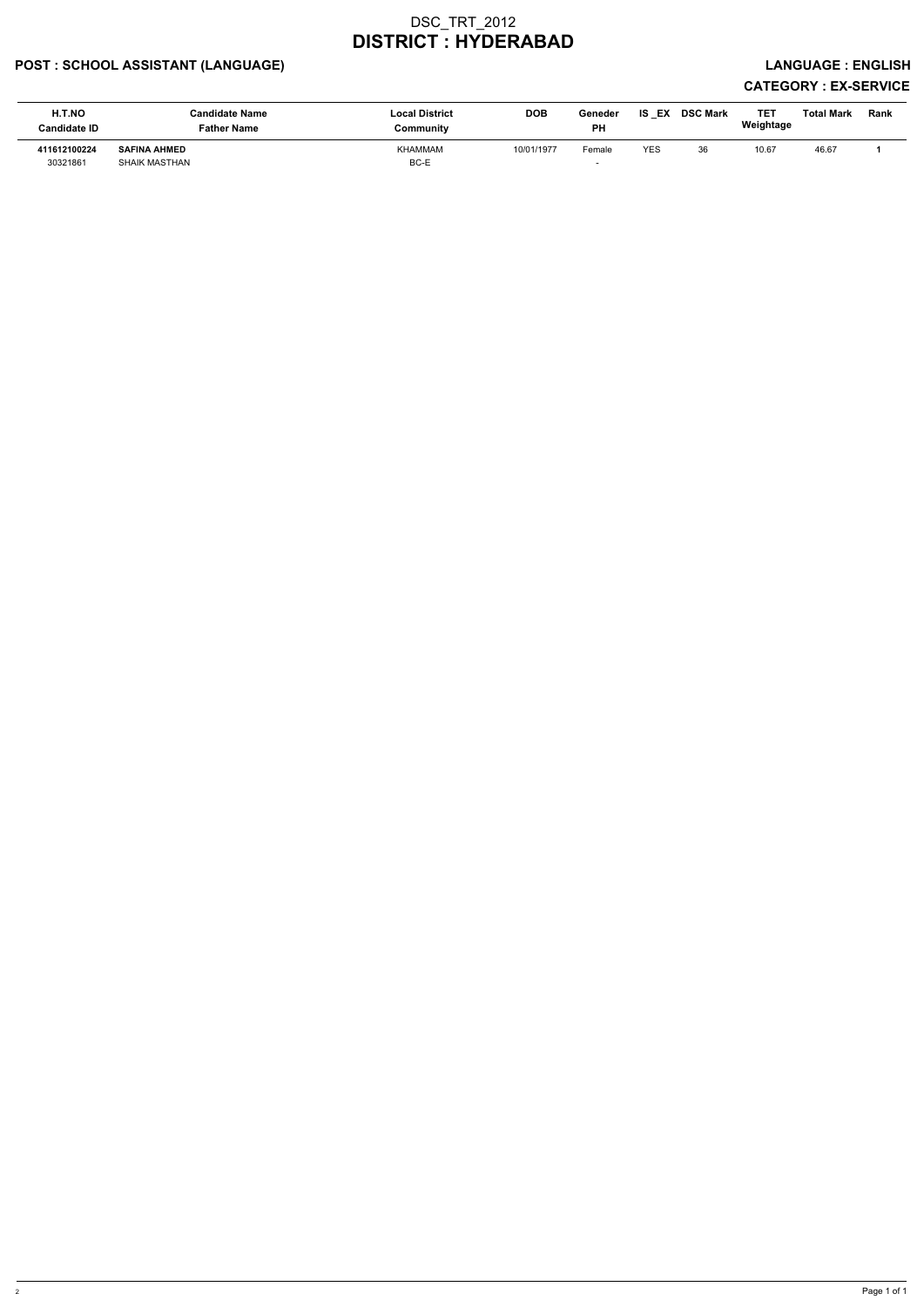## POST : SCHOOL ASSISTANT (LANGUAGE) And the set of the set of the set of the set of the set of the set of the set of the set of the set of the set of the set of the set of the set of the set of the set of the set of the set

| H.T.NO<br><b>Candidate ID</b> | <b>Candidate Name</b><br><b>Father Name</b> | <b>Local District</b><br>Community | <b>DOB</b> | Geneder<br><b>PH</b>     | EX<br>IS.  | <b>DSC Mark</b> | <b>TET</b><br>Weightage | <b>Total Mark</b> | <b>Rank</b> |
|-------------------------------|---------------------------------------------|------------------------------------|------------|--------------------------|------------|-----------------|-------------------------|-------------------|-------------|
| 411607100212                  | <b>A SRIDEVI</b>                            | <b>HYDERABAD</b>                   | 06/01/1982 | Female                   | <b>YES</b> | 46              | $12 \overline{ }$       | 58.00             |             |
| 30276321                      | A RAMULU                                    | BC-A                               |            | $\overline{\phantom{0}}$ |            |                 |                         |                   |             |
| 411607100262                  | <b>SHAMSHAD BEGUM</b>                       | OTHER THAN AP                      | 02/01/1986 | Female                   | <b>YES</b> | 46              | 10.27                   | 56.27             |             |
| 30041727                      | MOHD RUKMUDIN                               | BC-E                               |            | $\overline{\phantom{0}}$ |            |                 |                         |                   |             |
| 411607100243                  | <b>DILSHAD BEGUM</b>                        | OTHER THAN AP                      | 10/01/1985 | Female                   | <b>YES</b> | 44              | 10.4                    | 54.40             | 3           |
| 30041283                      | MOHD RUKMUDIN                               | BC-E                               |            | $\overline{\phantom{0}}$ |            |                 |                         |                   |             |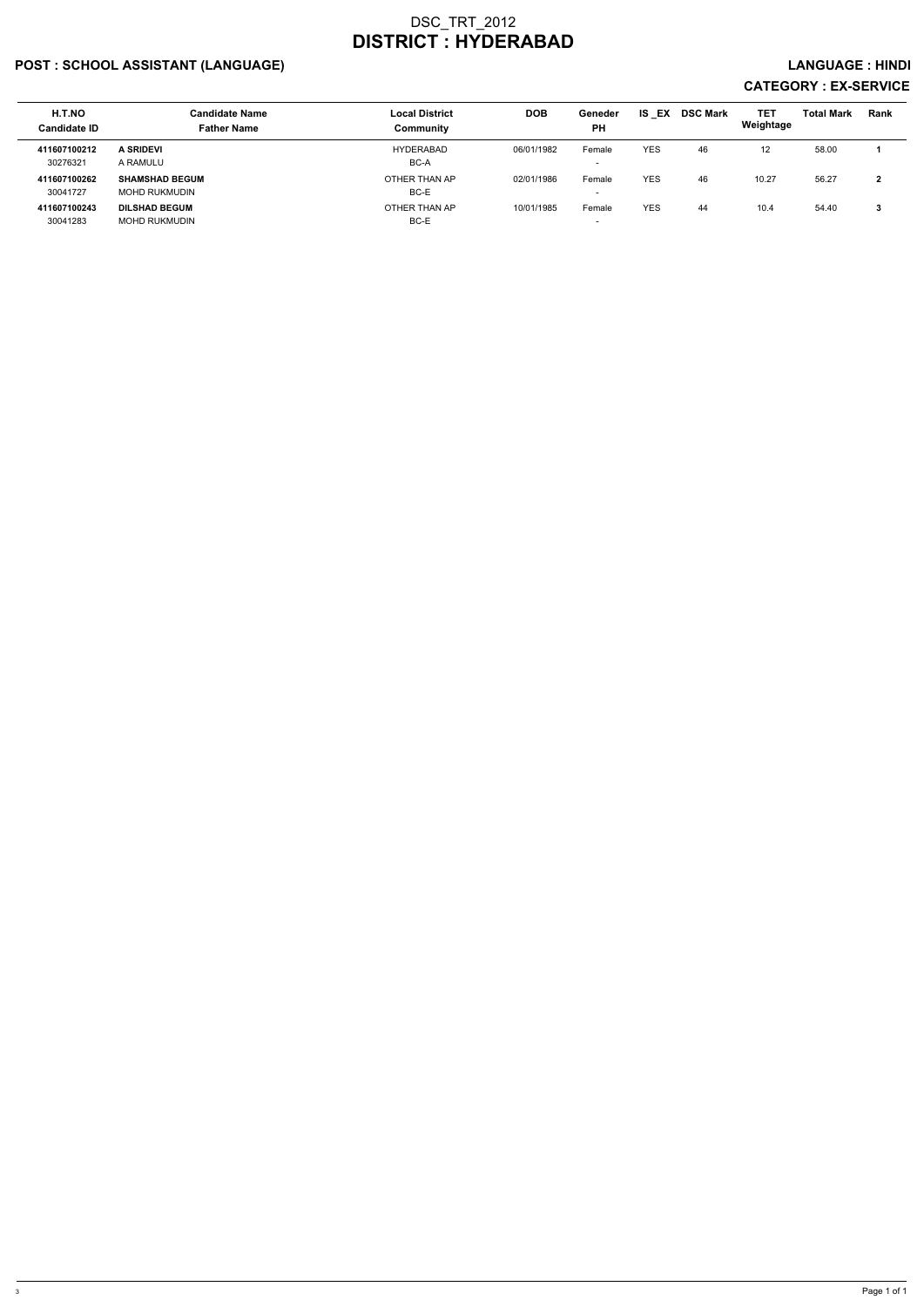# POST : SCHOOL ASSISTANT (NON-LANGUAGE) MEDIUM : URDU LANGUAGE : BIOLOGICAL SCIENCE

| <b>H.T.NO</b><br><b>Candidate ID</b> | <b>Candidate Name</b><br><b>Father Name</b> | <b>Local District</b><br>Community | <b>DOB</b> | Geneder<br><b>PH</b> | IS EX      | <b>DSC Mark</b> | TET<br>Weightage | <b>Total Mark</b> | <b>Rank</b> |
|--------------------------------------|---------------------------------------------|------------------------------------|------------|----------------------|------------|-----------------|------------------|-------------------|-------------|
| 421603020081<br>30459673             | SHAHJAHAN<br>RAZZAK ALI                     | <b>HYDERABAD</b><br>BC-E           | 25/01/1984 | Female               | <b>YES</b> | 32              | 11.33            | 43.33             |             |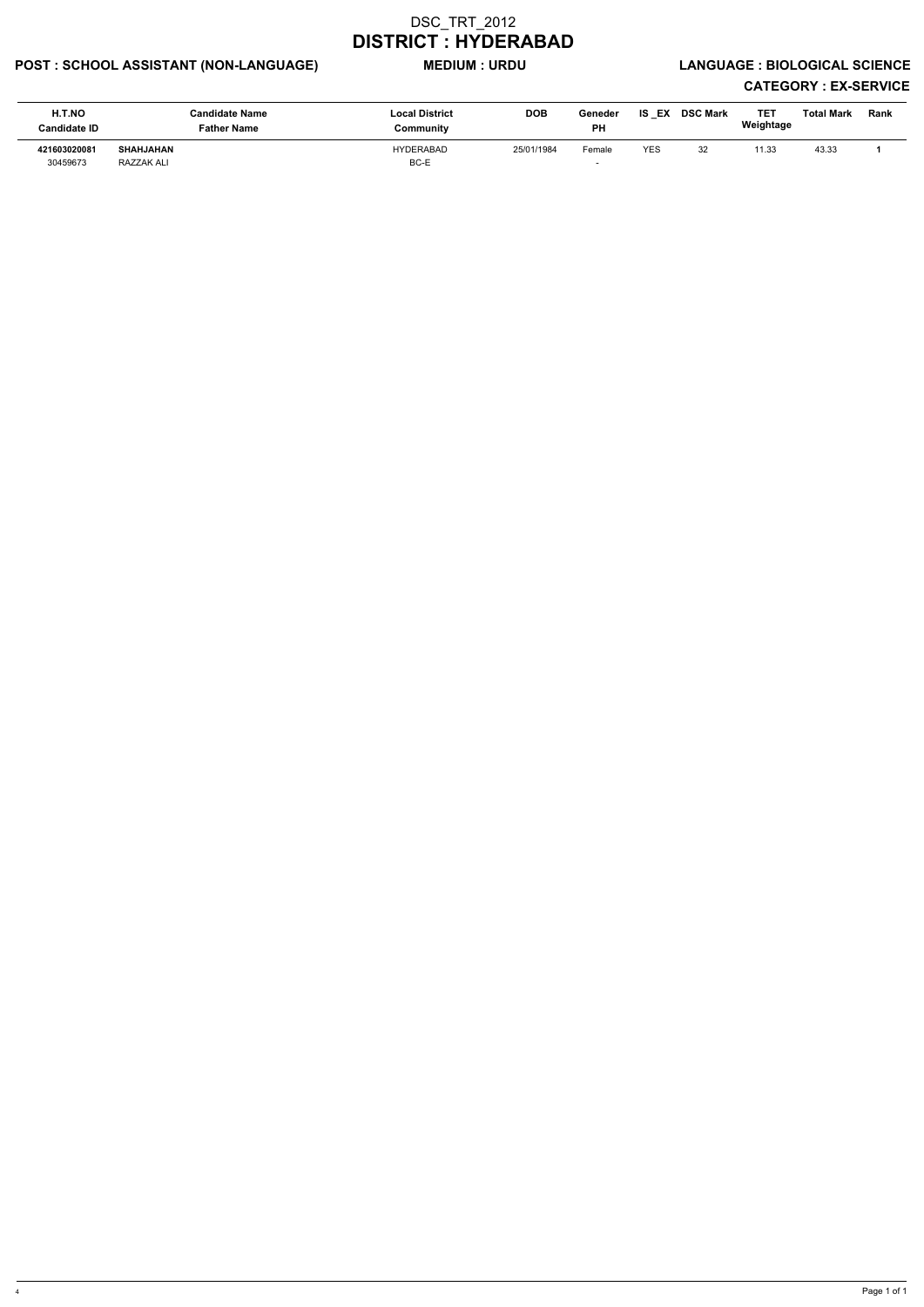## POST : SCHOOL ASSISTANT (NON-LANGUAGE) MEDIUM : ENGLISH LANGUAGE : MATHEMATICS

| H.T.NO<br><b>Candidate ID</b> | <b>Candidate Name</b><br><b>Father Name</b> | <b>Local District</b><br>Community | <b>DOB</b> | Geneder<br><b>PH</b> | <b>IS EX</b> | <b>DSC Mark</b> | TE1<br>Weightage | <b>Total Mark</b> | Rank |
|-------------------------------|---------------------------------------------|------------------------------------|------------|----------------------|--------------|-----------------|------------------|-------------------|------|
| 421601080421<br>30464513      | T SREE LAKSHMI SHYAMALA<br>T K MOHAN KUMAR  | HYDERABAD<br><b>OC</b>             | 29/01/1983 | Female<br>OH         | YES          | 36              | 8.4              | 44.40             |      |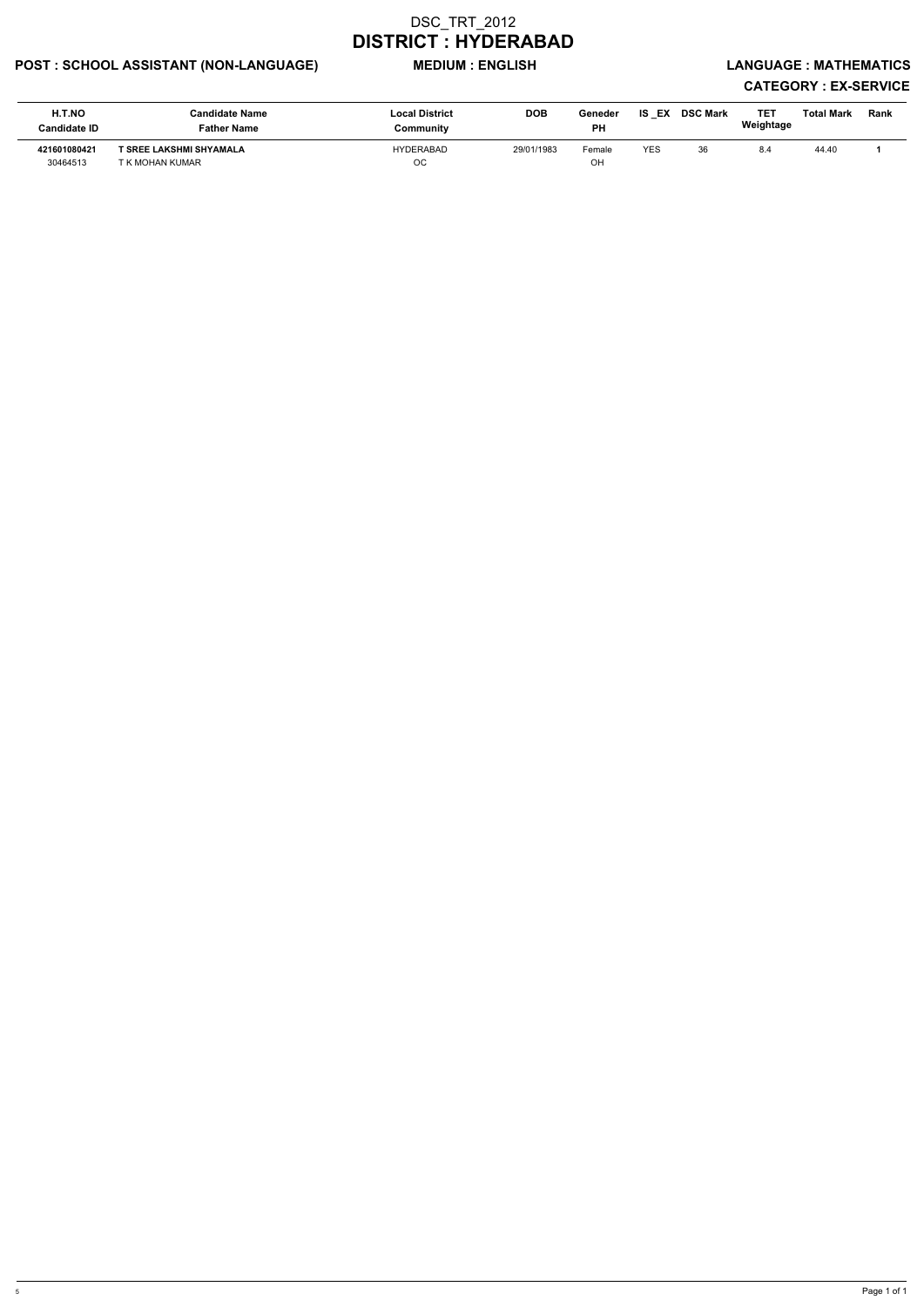## POST : SCHOOL ASSISTANT (NON-LANGUAGE) MEDIUM : TELUGU LANGUAGE : MATHEMATICS

| <b>H.T.NO</b><br><b>Candidate ID</b> | <b>Candidate Name</b><br><b>Father Name</b> | <b>Local District</b><br>Community | <b>DOB</b> | Geneder<br><b>PH</b> | IS<br>EX   | <b>DSC Mark</b> | <b>TET</b><br>Weightage | Total Mark | Rank |
|--------------------------------------|---------------------------------------------|------------------------------------|------------|----------------------|------------|-----------------|-------------------------|------------|------|
| 421601010305<br>30422919             | K MALLESHWARI<br>SOMAIAH                    | <b>HYDERABAD</b><br><b>SC</b>      | 01/01/1985 | Female               | <b>YES</b> |                 | 9.47                    | 40.47      |      |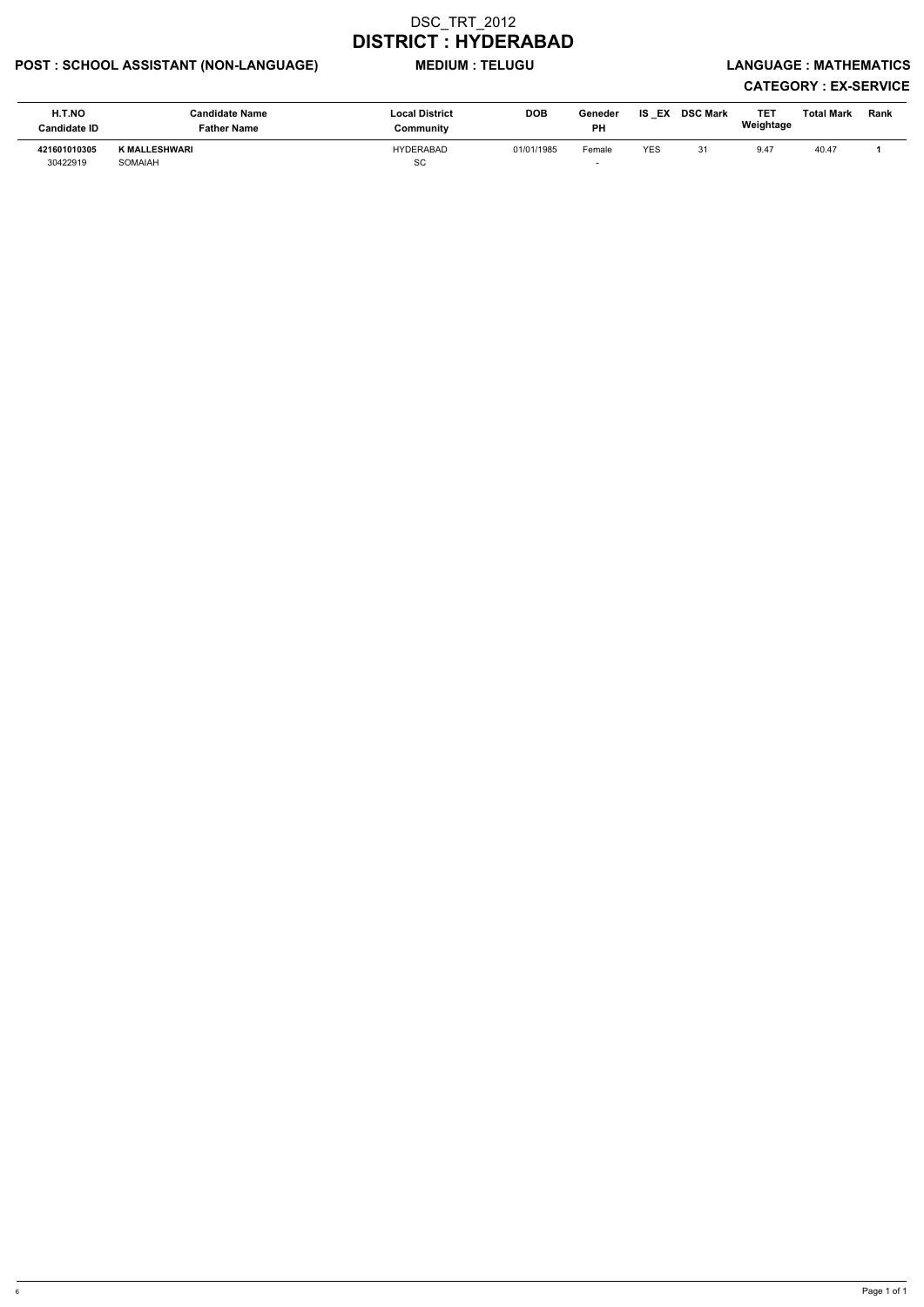## POST : SCHOOL ASSISTANT (NON-LANGUAGE) MEDIUM : ENGLISH LANGUAGE : SOCIAL STUDIES

| H.T.NO<br><b>Candidate ID</b> | <b>Candidate Name</b><br><b>Father Name</b> | <b>Local District</b><br>Community | <b>DOB</b> | Geneder<br><b>PH</b>               | IS EX      | <b>DSC Mark</b> | <b>TET</b><br>Weightage | <b>Total Mark</b> | Rank         |
|-------------------------------|---------------------------------------------|------------------------------------|------------|------------------------------------|------------|-----------------|-------------------------|-------------------|--------------|
| 421604080066<br>30151967      | <b>S SHARADA</b><br>S R RAMCHANDAR RAO      | HYDERABAD<br>BC-D                  | 08/01/1972 | Female<br>$\overline{\phantom{a}}$ | <b>YES</b> | 42.5            | 13.07                   | 55.57             |              |
| 421604080940<br>30336327      | <b>VEENA</b><br>D N PRASAD                  | HYDERABAD<br>BC-B                  | 24/01/1985 | Female<br>$\overline{\phantom{a}}$ | <b>YES</b> | 32.5            | 12.4                    | 44.90             | $\mathbf{2}$ |
| 421604080018<br>30057060      | <b>S SUSHEELA RANI</b><br>V SHANKER         | <b>HYDERABAD</b><br>SC             | 04/01/1969 | Female<br>$\overline{\phantom{a}}$ | <b>YES</b> | 32.5            | 11.2                    | 43.70             | 3            |
| 421604080650<br>30446090      | K VIJAYA LAXMI<br>PENTAIAH K                | HYDERABAD<br>BC-D                  | 09/01/1980 | Female<br>$\overline{\phantom{a}}$ | <b>YES</b> | 31.5            | 10.67                   | 42.17             | 4            |